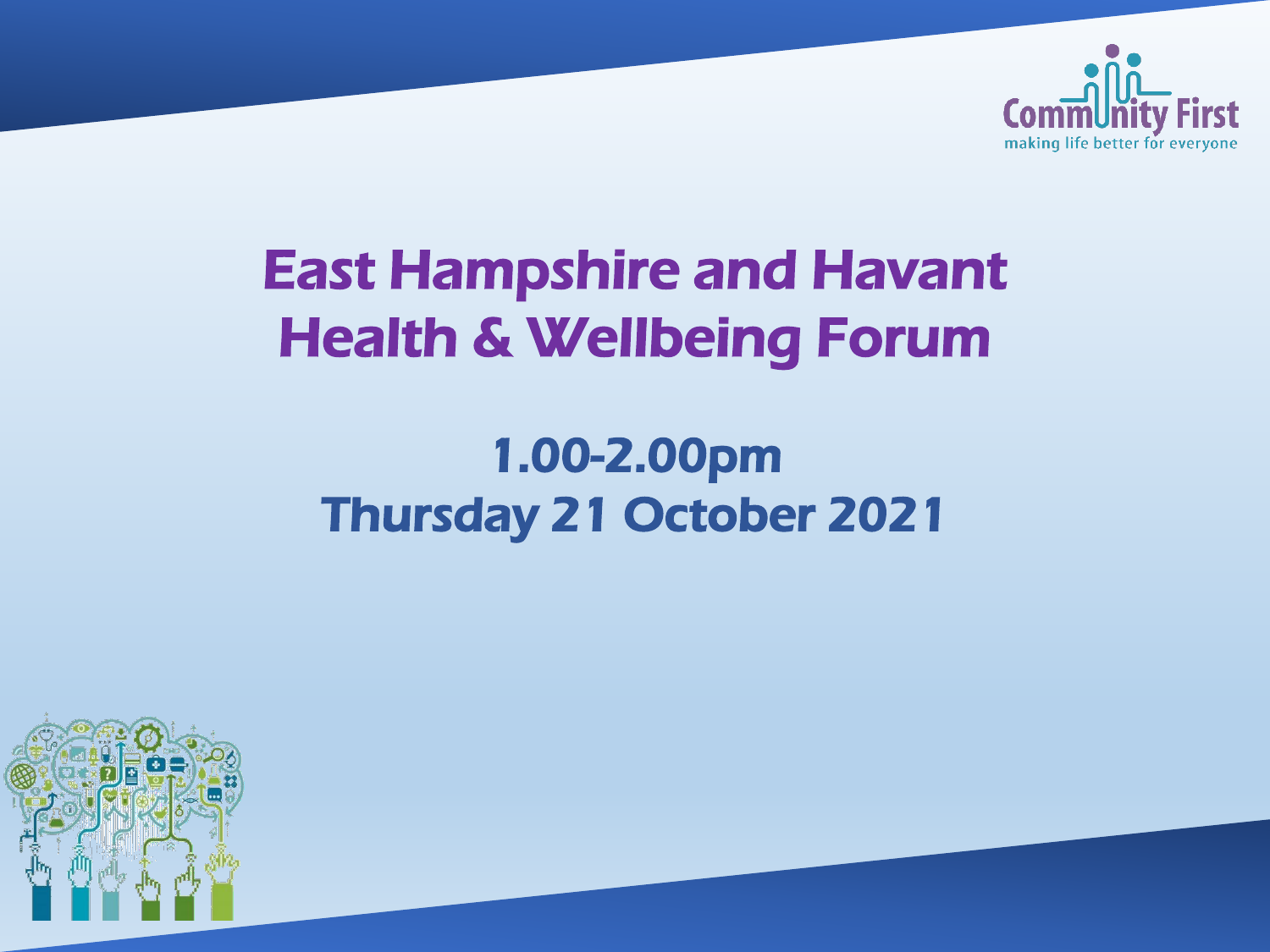# Programme for today...



- $\triangleright$  Welcome and Introductions Angela Gill (Facilitator)
- David Barker, Head of Communications & Engagement, Hampshire & Isle of Wight CCG
- Cam Todd, Locality Director Havant, Portsmouth and South Eastern Hampshire Healthy Communities Programme Director, Hampshire & Isle of Wight CCG
- Jackie Hartless, Health and Wellbeing Manager, Community First
- East Hampshire and Havant Health & Wellbeing Forum Proposals & ToR Your Feedback – Angela Gill
- Date of 2022 East Hampshire and Havant Health & Wellbeing Forum
- $\triangleright$  Close of the Health & Wellbeing Forum

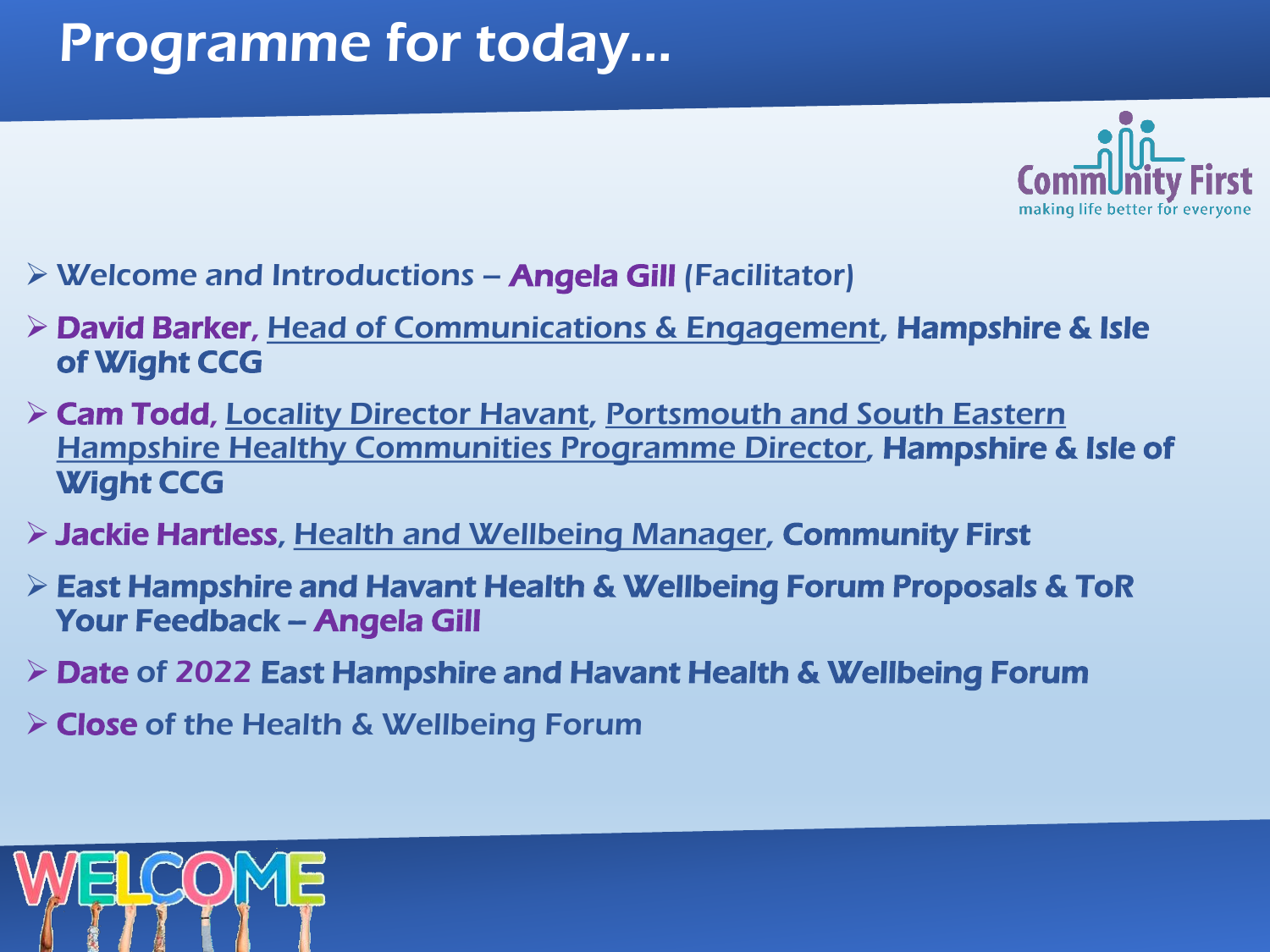

## David Barker

#### **Head of Communications & Engagement**

### Hampshire & Isle of Wight CCG

## Setting the Scene…

[David.Barker1@nhs.net](mailto:David.Barker1@nhs.net)

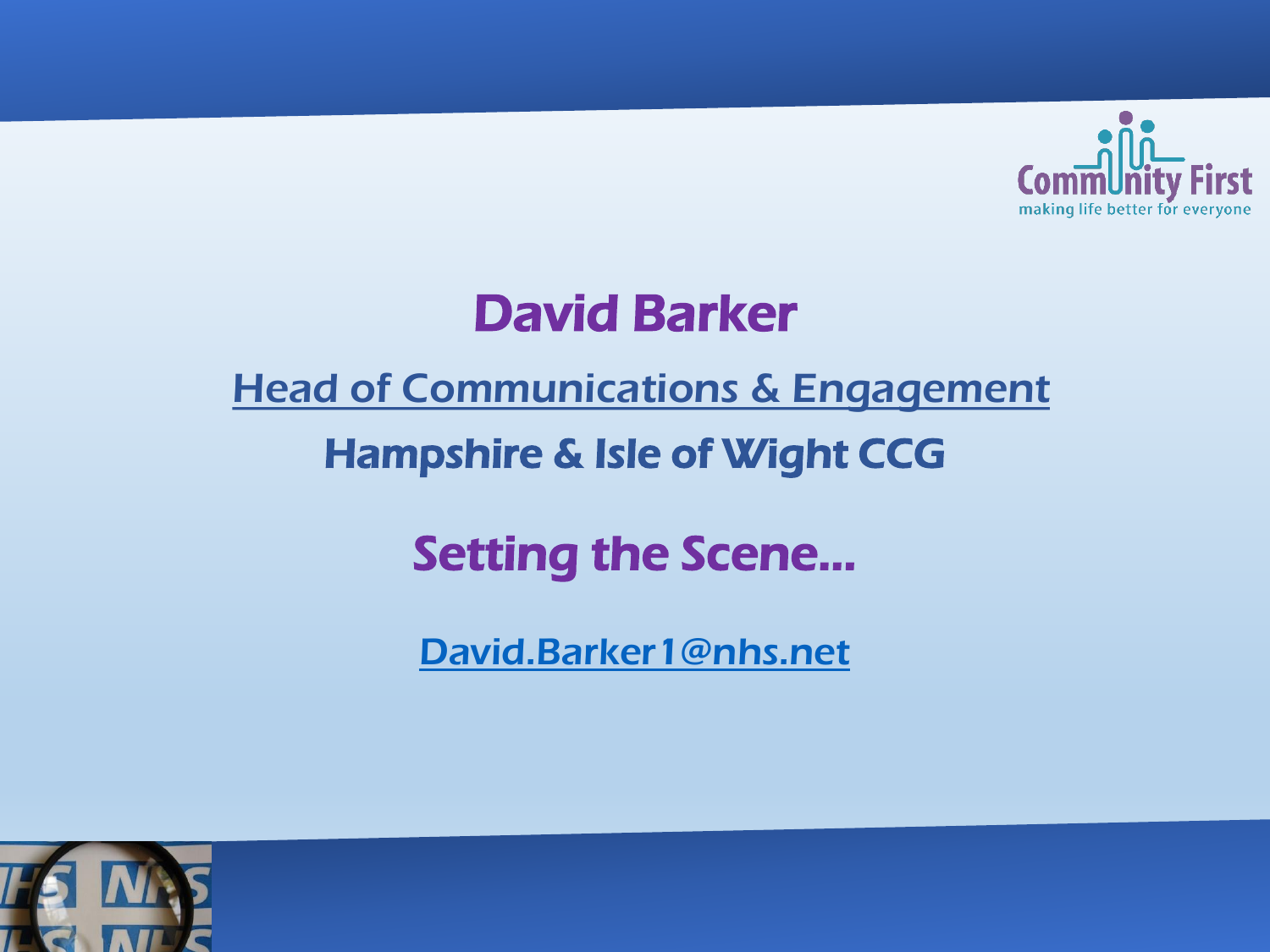

## Cam Todd

Locality Director Havant, Portsmouth and South Eastern Hampshire Healthy Communities Programme Director

Hampshire & Isle of Wight CCG

### Community The Health & Wellbeing Forum – Vision and Introduction to the draft ToR

[campbell.todd@nhs.net](mailto:campbell.todd@nhs.net)

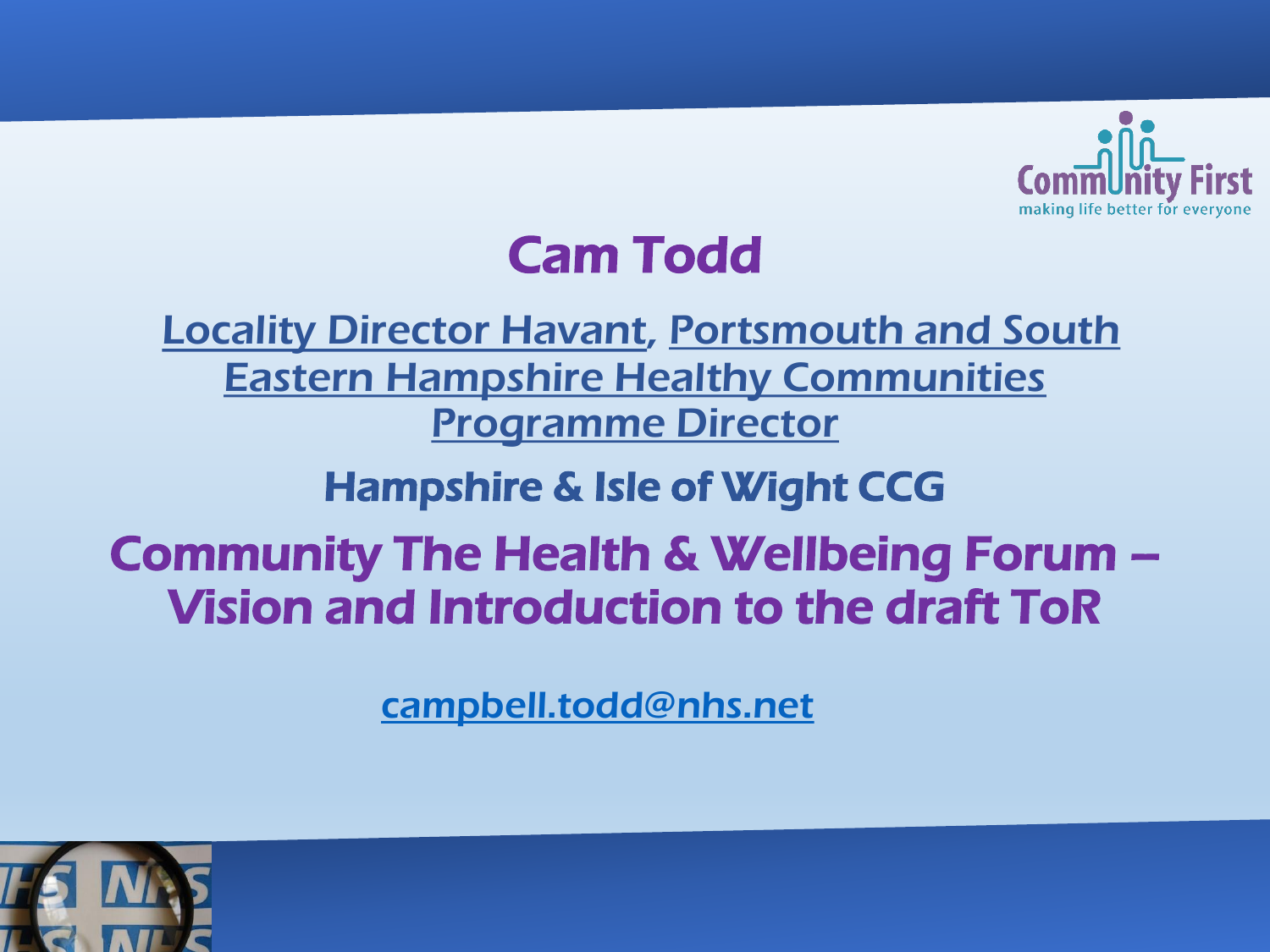

### Jackie Hartless

#### Health and Wellbeing Manager

### Community First

## East Hampshire & Havant CVS Update

#### [Jackie.Hartless@cfirst.org.uk](mailto:Jackie.Hartless@cfirst.org.uk)

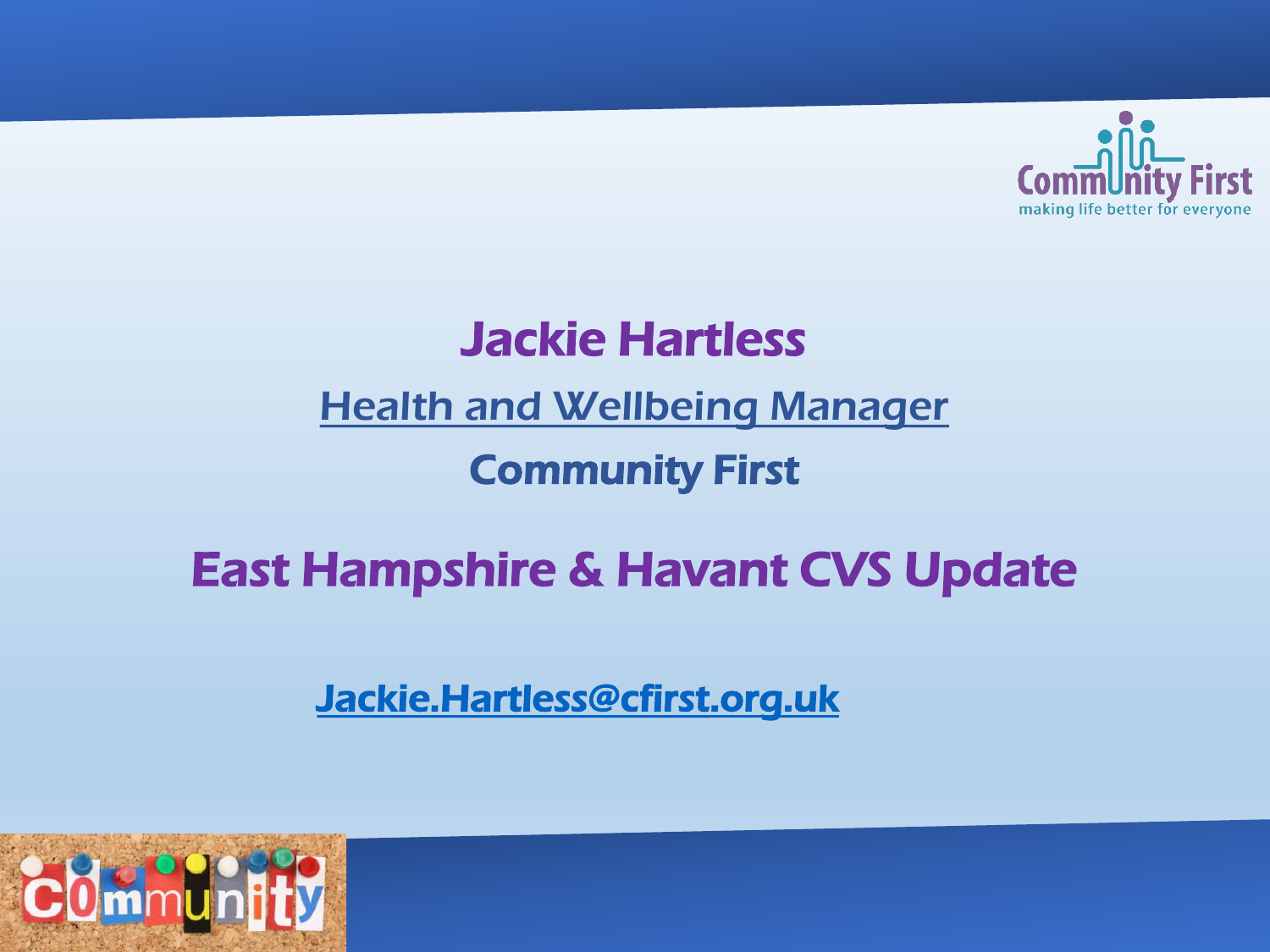

## Community First Fareham Update

- $\triangleright$  VSCE collaboration with the NHSE eg to support hospital discharge/MH
- HCC's Connect to Support is a key website to support this
- Afghan Evacuees in Hampshire (Two Saints), may need specific support
- $\triangleright$  Get Going Again Grants:<https://www.hants.gov.uk/community/grants/grants-list/get-going-again>
- Hampshire County Council's 'Call to Care Campaign'

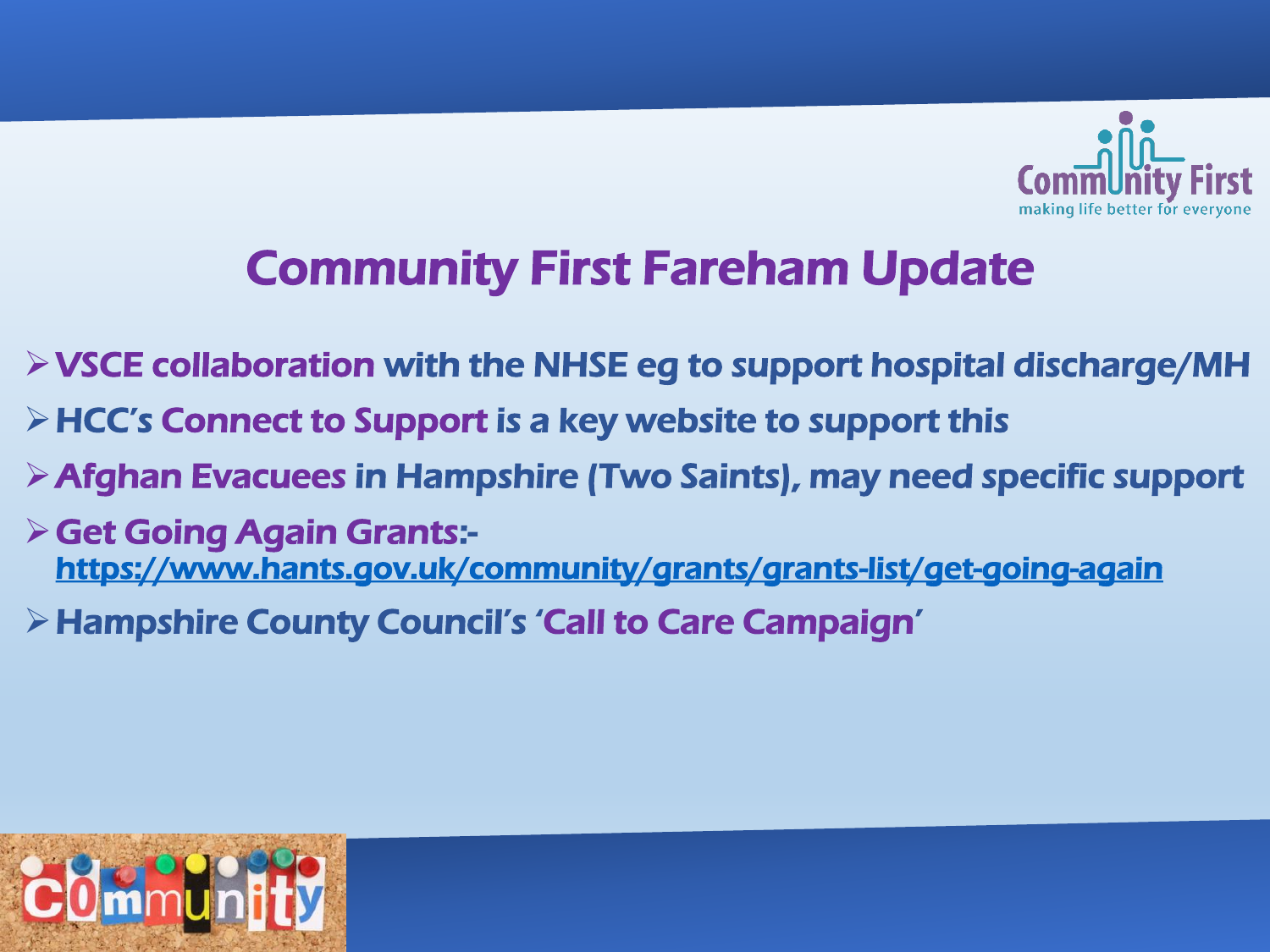

#### East Hampshire and Havant Health & Wellbeing Forum Proposals

- $\triangleright$  Frequency 4 meetings a year, 2 virtual (autumn/winter) 2 face to face – one in Havant and one in East Hampshire (Tues-Thurs rotating?)
- Format regular brief updates/engagement eg CVS, CCG/PCN…
- $\triangleright$  Suggestions of free/suitable venues for 2022 please
- $\triangleright$  Link to Fareham & Gosport Health Forum themes where appropriate
- Theme/topical suggestions & recommended presenters welcome
- Feedback re ToR via Chat or email

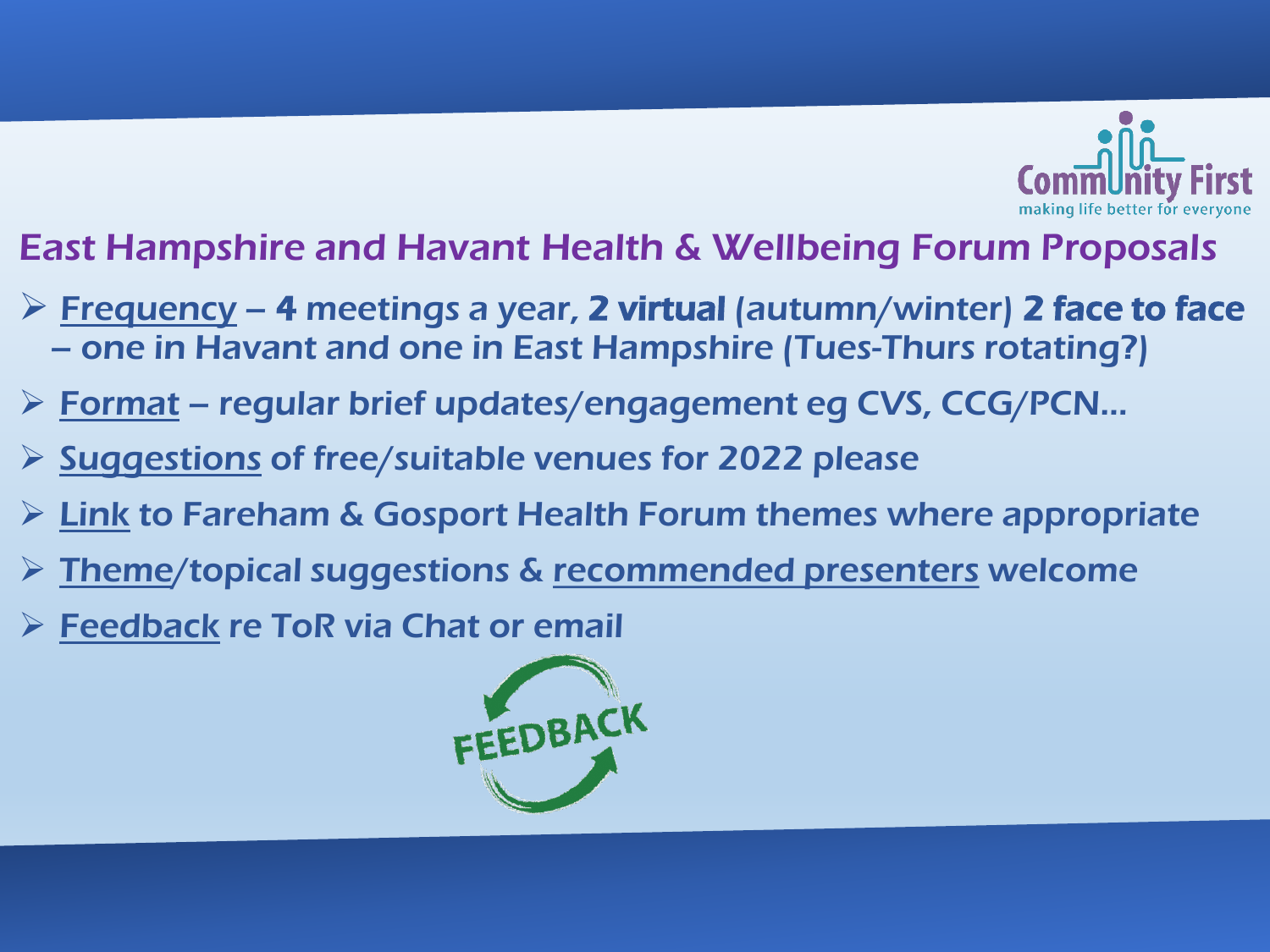





- $\checkmark$  Thank you to all who have supported  $\&/$  or attended today's HWB Forum
- $\checkmark$  The recording will be saved on CF Health Forum webpage by Fri 29 Oct
- $\checkmark$  Date of next East Hampshire and Havant HWB (virtual) Forum...
- o Tuesday 25 January 2022, 1-2pm
- Health & Wellbeing related items will be circulated monthly
- $\checkmark$  Finally, if you aren't a Health & Wellbeing Forum member or know of a local health organisation that would like to join, please email:- [Lin.Dudman@cfirst.org.uk](mailto:Lin.Dudman@cfirst.org.uk) Thank you & have a Happy, Healthy Winter!